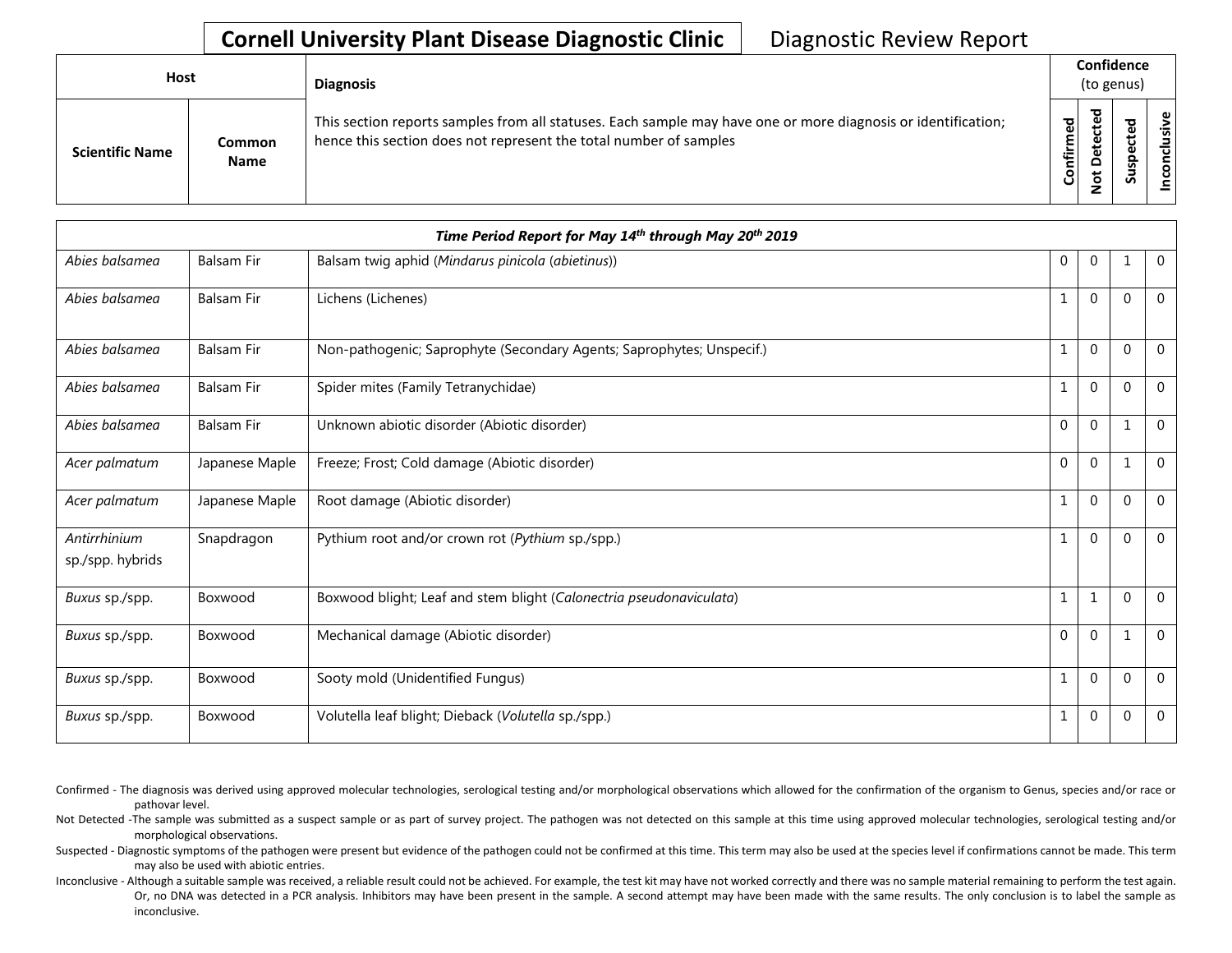| Host                   |                              | <b>Diagnosis</b>                                                                                                                                                                   | (to genus) |                                   | Confidence  |  |  |
|------------------------|------------------------------|------------------------------------------------------------------------------------------------------------------------------------------------------------------------------------|------------|-----------------------------------|-------------|--|--|
| <b>Scientific Name</b> | <b>Common</b><br><b>Name</b> | This section reports samples from all statuses. Each sample may have one or more diagnosis or identification;<br>hence this section does not represent the total number of samples | Confirmed  | ъ<br>υ<br>ىد<br>≏<br>پ<br>$\circ$ | ਠ<br>S<br>n |  |  |

| Eruca sativa              | Arugula            | Rhizoctonia stem and root rot (Rhizoctonia sp./spp.)                  | 1                | $\mathbf{0}$     | $\mathbf 0$    | $\mathbf{0}$   |
|---------------------------|--------------------|-----------------------------------------------------------------------|------------------|------------------|----------------|----------------|
| Malus sp./spp.            | Crabapple          | Non-pathogenic; Saprophyte (Secondary Agents; Saprophytes; Unspecif.) | 1                | $\mathbf 0$      | $\mathbf{0}$   | $\mathbf 0$    |
| Malus sp./spp.            | Crabapple          | Root damage (Abiotic disorder)                                        | 0                | $\boldsymbol{0}$ | $\mathbf{1}$   | $\overline{0}$ |
| Paeonia sp./spp.          | Peony              | Phytophthora dieback; Blight (Phytophthora sp./spp.)                  | 1                | $\mathbf 0$      | $\Omega$       | $\mathbf 0$    |
| Pelargonium x<br>hortorum | House<br>Geranium  | Bacterial wilt (Ralstonia solanacearum)                               | $\mathbf 0$      | 1                | $\Omega$       | $\Omega$       |
| Pelargonium x<br>hortorum | House<br>Geranium  | Nutritional pathology (Abiotic disorder)                              | $\mathbf{0}$     | $\mathbf{0}$     | 1              | $\Omega$       |
| Picea glauca              | White Spruce       | Cytospora canker; Dieback (Cytospora sp./spp.)                        | $\boldsymbol{0}$ | 1                | $\mathbf 0$    | $\mathbf 0$    |
| Picea glauca              | White Spruce       | Spruce spider mite (Oligonychus ununguis)                             | $\mathbf{0}$     | $\mathbf{0}$     | $\mathbf{1}$   | $\Omega$       |
| Picea glauca              | White Spruce       | Stigmina needle blight (Stigmina lautii)                              | $\mathbf{1}$     | $\mathbf 0$      | $\mathbf{0}$   | $\mathbf 0$    |
| Picea pungens             | <b>Blue Spruce</b> | High soil moisture (Abiotic disorder)                                 | 0                | $\mathbf{0}$     | $\overline{4}$ | $\Omega$       |
| Picea pungens             | <b>Blue Spruce</b> | No pathogen found (Identification Analysis)                           | 3                | $\pmb{0}$        | $\mathbf 0$    | $\mathbf 0$    |
| Picea pungens             | <b>Blue Spruce</b> | Rhizosphaera needle cast (Rhizosphaera sp./spp.)                      | 1                | 0                | 0              | $\mathbf 0$    |

Confirmed - The diagnosis was derived using approved molecular technologies, serological testing and/or morphological observations which allowed for the confirmation of the organism to Genus, species and/or race or pathovar level.

Not Detected -The sample was submitted as a suspect sample or as part of survey project. The pathogen was not detected on this sample at this time using approved molecular technologies, serological testing and/or morphological observations.

Suspected - Diagnostic symptoms of the pathogen were present but evidence of the pathogen could not be confirmed at this time. This term may also be used at the species level if confirmations cannot be made. This term may also be used with abiotic entries.

Inconclusive - Although a suitable sample was received, a reliable result could not be achieved. For example, the test kit may have not worked correctly and there was no sample material remaining to perform the test again. Or, no DNA was detected in a PCR analysis. Inhibitors may have been present in the sample. A second attempt may have been made with the same results. The only conclusion is to label the sample as inconclusive.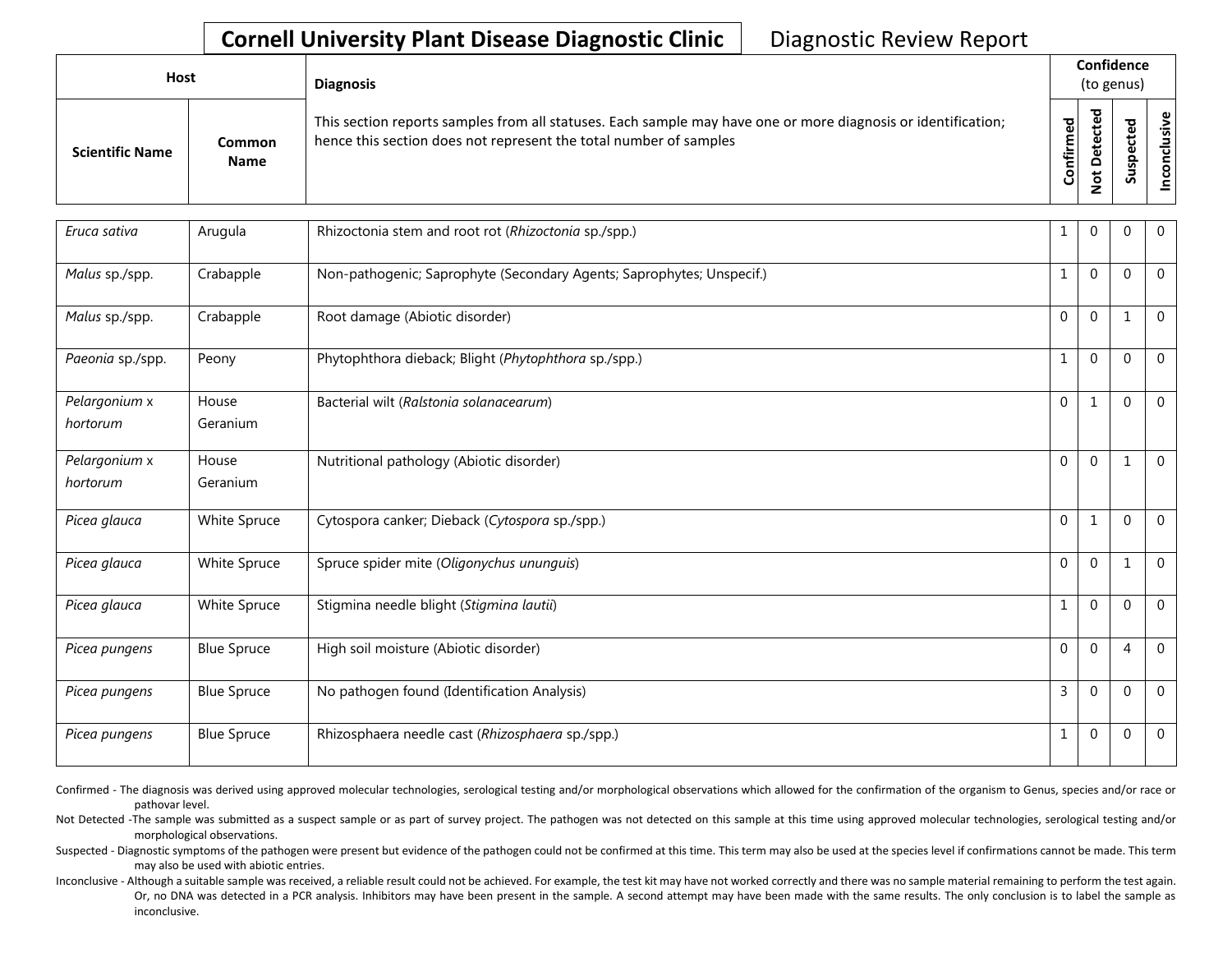| Host                   |                              | <b>Diagnosis</b>                                                                                                                                                                   |               | Confidence<br>(to genus) |                       |                      |  |  |  |  |
|------------------------|------------------------------|------------------------------------------------------------------------------------------------------------------------------------------------------------------------------------|---------------|--------------------------|-----------------------|----------------------|--|--|--|--|
| <b>Scientific Name</b> | <b>Common</b><br><b>Name</b> | This section reports samples from all statuses. Each sample may have one or more diagnosis or identification;<br>hence this section does not represent the total number of samples | 59<br>Confirm | ъ<br>$\Omega$            | ω<br>ω<br>요<br>s<br>Ō | စ္၊<br>$\frac{2}{5}$ |  |  |  |  |

| Picea pungens            | <b>Blue Spruce</b> | Root damage (Abiotic disorder)                                        | 0              | $\mathbf 0$  |              | $\overline{0}$ |
|--------------------------|--------------------|-----------------------------------------------------------------------|----------------|--------------|--------------|----------------|
| Picea pungens            | <b>Blue Spruce</b> | Spruce spider mite (Oligonychus ununguis)                             | $\mathbf{0}$   | $\mathbf{0}$ | 1            | $\overline{0}$ |
| Picea pungens            | <b>Blue Spruce</b> | Stigmina needle blight (Stigmina lautii)                              | $\overline{2}$ | $\mathbf{0}$ | $\Omega$     | $\overline{0}$ |
| Picea pungens            | <b>Blue Spruce</b> | Weir's cushion rust (Chrysomyxa weirii)                               | 3              | $\mathbf{0}$ | $\mathbf 0$  | $\overline{0}$ |
| Picea pungens            | <b>Blue Spruce</b> | Winter injury (Abiotic disorder)                                      | $\mathbf{0}$   | $\mathbf 0$  | 6            | $\overline{0}$ |
| Picea pungens            | <b>Blue Spruce</b> | Wood rot; White rot (Irpex lacteus)                                   | $\mathbf{0}$   | $\mathbf{0}$ | 1            | $\overline{0}$ |
| Picea sp./spp.           | Spruce             | Dothistroma needle blight (Dothistroma sp./spp.)                      |                | $\mathbf 0$  | $\mathbf 0$  | $\overline{0}$ |
| Picea sp./spp.           | Spruce             | Non-pathogenic; Saprophyte (Secondary Agents; Saprophytes; Unspecif.) |                | $\mathbf 0$  | $\Omega$     | $\overline{0}$ |
| Picea sp./spp.           | Spruce             | Spruce spider mite (Oligonychus ununguis)                             | $\mathbf{0}$   | $\mathbf 0$  | $\mathbf{1}$ | $\overline{0}$ |
| Picea sp./spp.           | Spruce             | Unknown abiotic disorder (Abiotic disorder)                           | $\mathbf{0}$   | $\mathbf{0}$ | $\mathbf{1}$ | $\overline{0}$ |
| Pseudotsuga<br>menziesii | Douglas-fir        | Swiss needle cast (Phaeocryptopus gaeumanni)                          |                | $\mathbf{0}$ | $\Omega$     | $\overline{0}$ |
| Quercus lyrata           | Overcup Oak        | Armillaria root rot (Armillaria sp./spp.)                             | $\mathbf{0}$   | 1            | $\mathbf 0$  | $\overline{0}$ |

Confirmed - The diagnosis was derived using approved molecular technologies, serological testing and/or morphological observations which allowed for the confirmation of the organism to Genus, species and/or race or pathovar level.

Not Detected -The sample was submitted as a suspect sample or as part of survey project. The pathogen was not detected on this sample at this time using approved molecular technologies, serological testing and/or morphological observations.

Suspected - Diagnostic symptoms of the pathogen were present but evidence of the pathogen could not be confirmed at this time. This term may also be used at the species level if confirmations cannot be made. This term may also be used with abiotic entries.

Inconclusive - Although a suitable sample was received, a reliable result could not be achieved. For example, the test kit may have not worked correctly and there was no sample material remaining to perform the test again. Or, no DNA was detected in a PCR analysis. Inhibitors may have been present in the sample. A second attempt may have been made with the same results. The only conclusion is to label the sample as inconclusive.